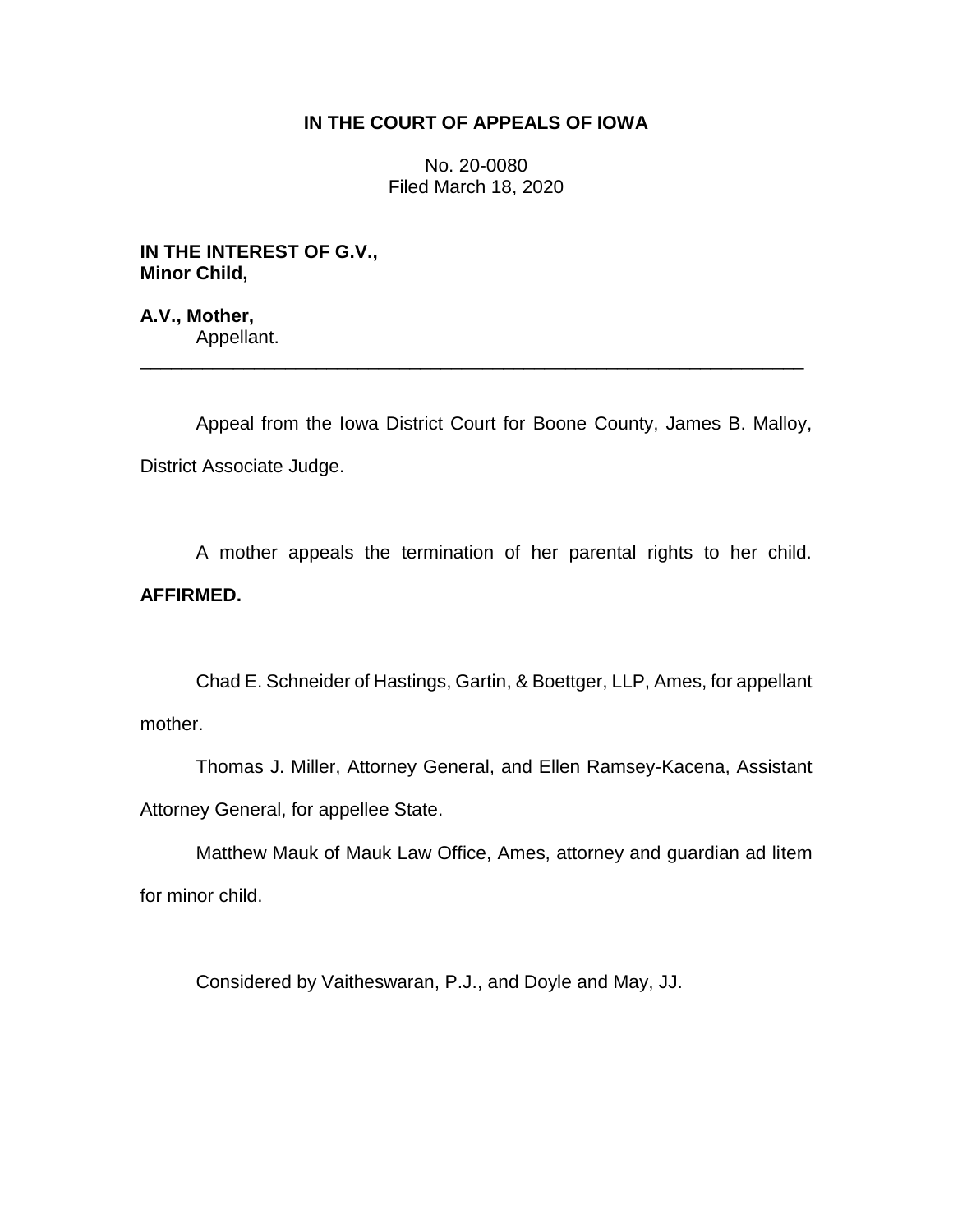## **MAY, Judge.**

A mother appeals the termination of her parental rights to her child, G.V. She claims termination is not in the child's best interest, her strong bond with the child should preclude termination, the juvenile court failed to consider a modification to the mother and father's dissolution decree, and the State did not make reasonable efforts toward reunification. We affirm.

### **I. Facts and Prior Proceedings**

G.V. was born in January 2009. In November 2017, the Iowa Department of Human Services (DHS) learned the mother was using methamphetamine while caring for G.V. The district court adjudicated G.V. as a child in need of assistance in January 2018. G.V. remained in the mother's custody because the mother was living with her parents at the time and she was cooperating with DHS.

By March, though, the situation had changed. The mother became "uncooperative with [DHS] with regards to testing and even in meeting with the DHS or the [Family Safety, Risk, and Permanency (FSRP)] worker." So G.V. was removed from the mother's custody and placed with the father.

Throughout the pendency of this case, the mother's drug use was a problem. At a substance-abuse evaluation in July 2019, the mother reported that she last used methamphetamine on June 28. And, in August 2018, the mother was arrested for multiple crimes, including possession of methamphetamine. Despite this and numerous positive drug tests, she continued to deny drug use and did not seek treatment as recommended by DHS.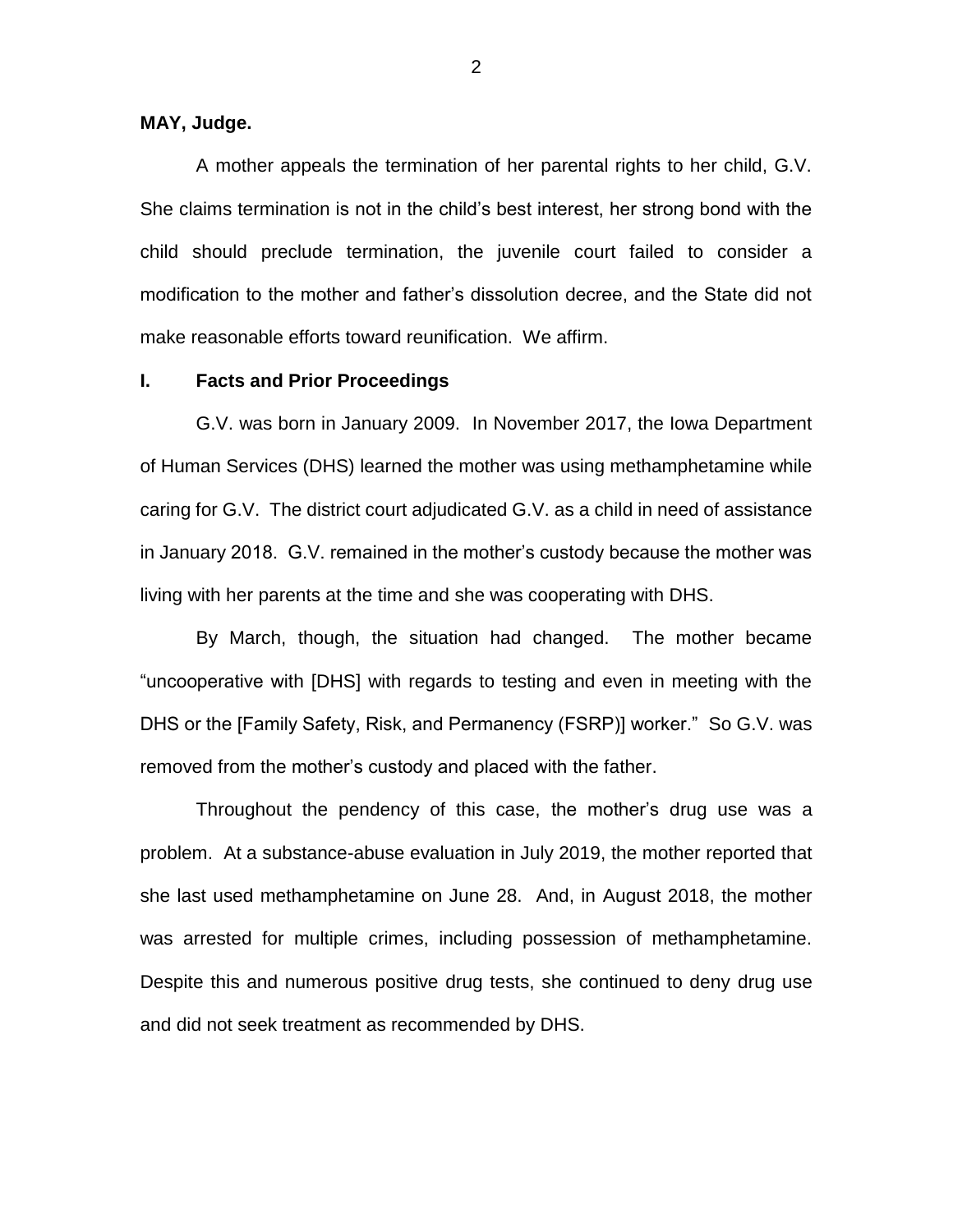In September 2019, the State filed a petition to terminate the mother's rights. Following hearing, the district court terminated the mother's parental rights under Iowa Code section 232.116(1)(e) and (f) (2019). The mother now appeals.

#### **II. Standard of Review**

We review termination proceedings de novo. *In re P.L.*, 778 N.W.2d 33, 40 (Iowa 2010). "We will uphold an order terminating parental rights where there is clear and convincing evidence of the statutory grounds for termination. Evidence is clear and convincing when there is no serious or substantial doubt as to the correctness of the conclusions of law drawn from the evidence." *In re T.S.*, 868 N.W.2d 425, 431 (Iowa Ct. App. 2015) (citing *In re D.W.*, 791 N.W.2d 703, 706 (Iowa 2010)).

### **III. Analysis**

We generally use a three-step analysis to review the termination of parents' rights. *In re A.S.*, 906 N.W.2d 467, 472 (Iowa 2018). We must determine: (1) whether grounds for termination have been established, (2) whether termination is in the children's best interests, and (3) whether we should exercise any of the permissive exceptions to termination. *Id*. at 472–73. Finally, we consider any additional arguments raised by the parents.

#### **A. Grounds for Termination**

Our first step is to determine whether the State has proved grounds for termination under Iowa Code section 232.116(1). *Id.* But the mother concedes the grounds for termination were established. So we move to the next step of the analysis.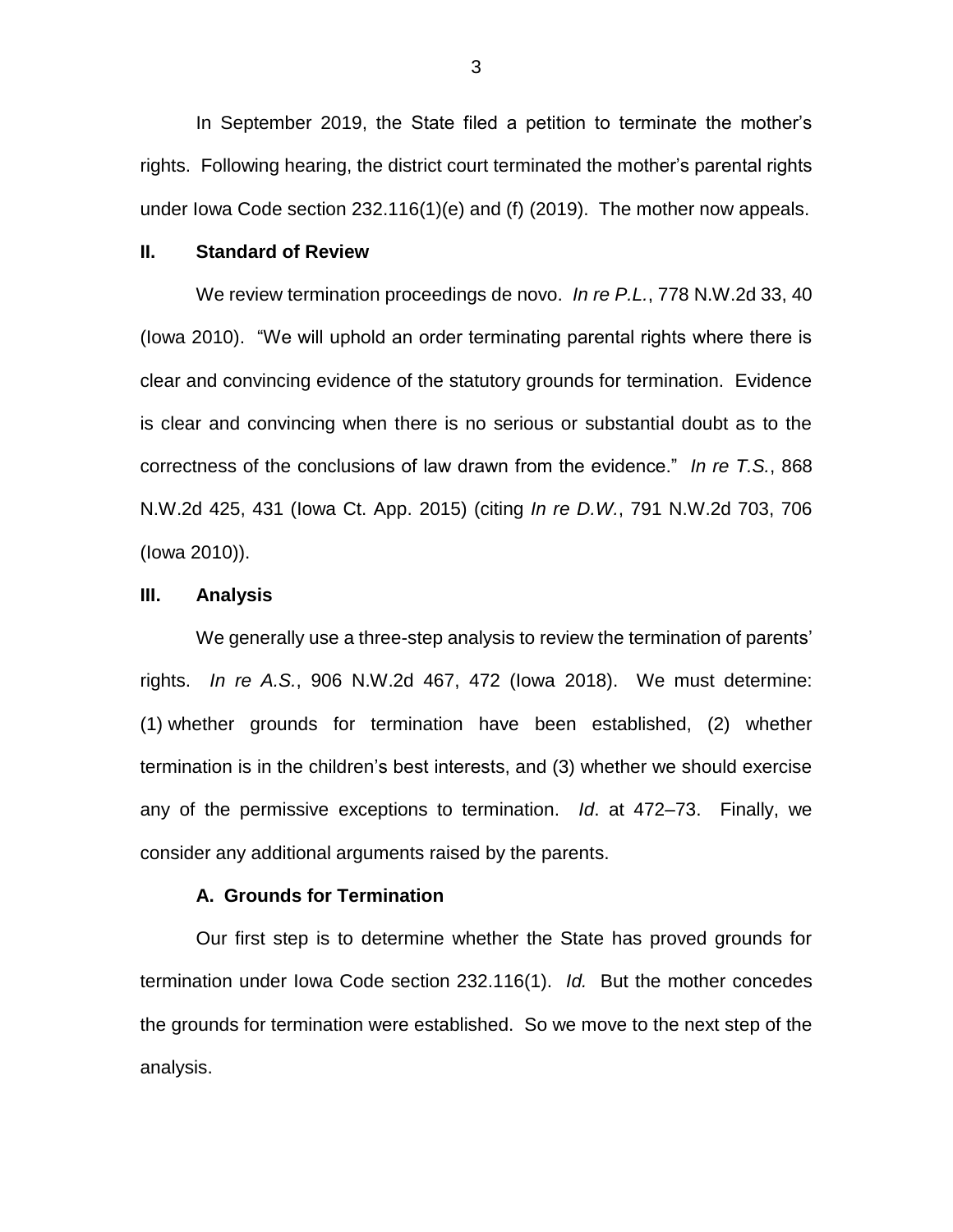## **B. Best Interest**

We next consider the best interest of G.V. *See* Iowa Code § 232.116(2).

Our analysis is governed by Iowa Code section 232.116(2), which states:

In considering whether to terminate the rights of a parent under this section, the court shall give primary consideration to the child's safety, to the best placement for furthering the long-term nurturing and growth of the child, and to the physical, mental, and emotional condition and needs of the child.

The juvenile court found—and we agree—termination is in G.V.'s best

interest for the following reasons:

The mother has shown a continued pattern of placing her personal needs ahead of the needs of the child. She has been unable to give up the use of methamphetamine. The father has devoted a substantial period of time in caring for the child, and his wife expressed her desire to adopt [G.V.]. The child's physical, mental, and emotional needs can be best met by continued placement with the father.

But the mother argues termination is not in G.V.'s best interest because (1)

G.V. is "significantly bonded" with her and (2) there is an alternative to termination

that is in G.V.'s best interest—the father could obtain full legal custody through

modification of their dissolution decree.<sup>1</sup>

 $\overline{a}$ 

We first look at the bond between G.V. and the mother. We adopt the juvenile court's finding "[i]t is clear that [the mother] loves" G.V. And it is true the mother was G.V.'s primary caretaker for much of his life. But their bond has surely deteriorated. G.V. became angry with his mother when she missed visitations.

<sup>&</sup>lt;sup>1</sup> We note the mother's petition on appeal contained an attachment in support of this argument. Because this document is not part of our record, we did not consider it. *See, e.g.*, *In re Marriage of Keith*, 513 N.W.2d 769, 771 (Iowa Ct. App. 1994) ("We are limited to the record before us and any matters outside the record on appeal are disregarded.").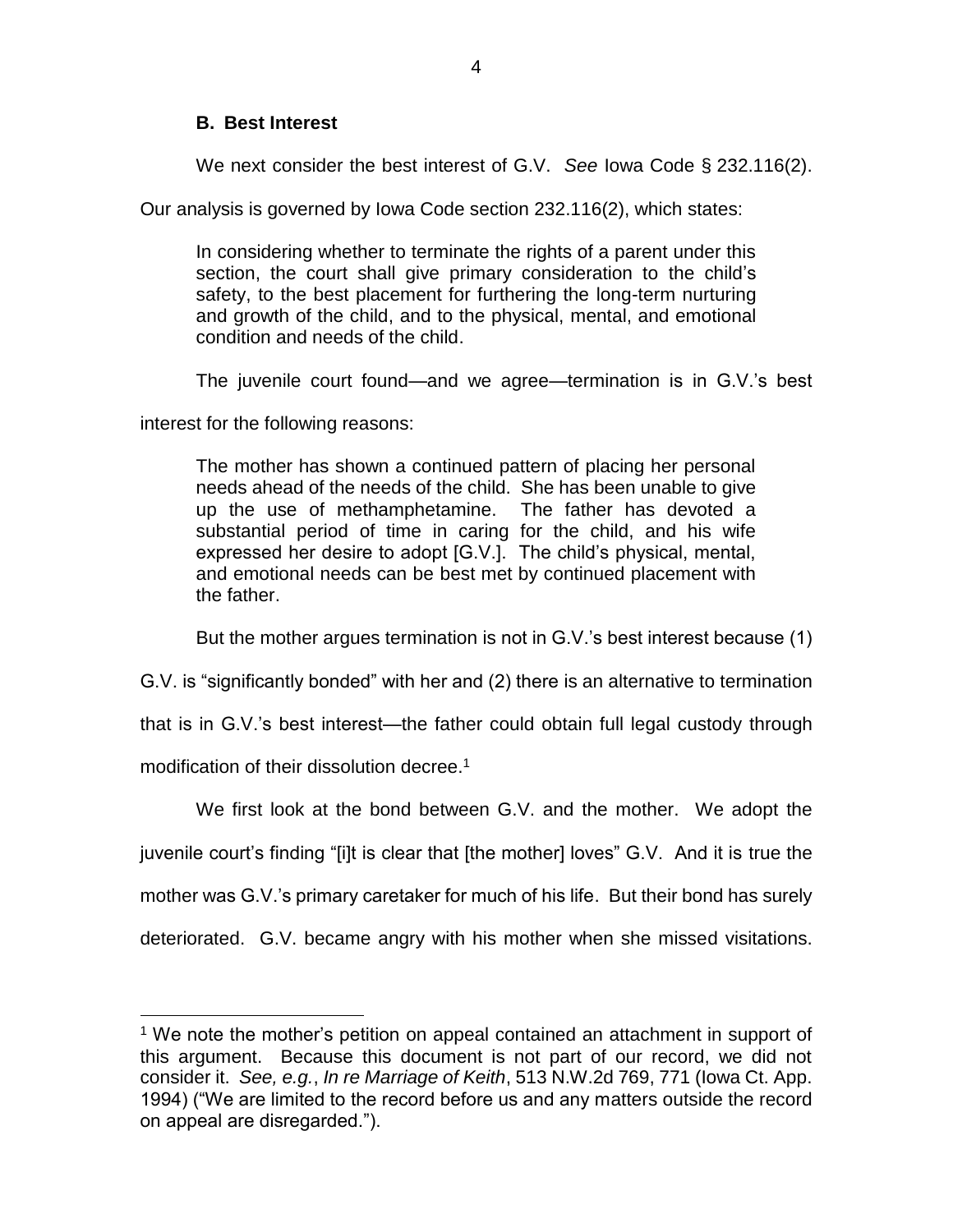G.V. has even refused talk to her on the phone. And G.V. has told his father as well as DHS and FSRP workers that he did not want to have phone calls or visitations with the mother. Conversely, G.V. has done well in the father's care.

Moreover, permanency is one of "the defining elements" in the best-interest determination. *In re J.E.*, 723 N.W.2d 793, 802 (Iowa 2006) (Cady, J., concurring specially). By the mother's own admission, she wants to be able "to revisit the custody issue and seek a modification when she has reached stability and sobriety." But "we cannot deprive a child of permanency after the State has proved a ground for termination under section 232.116(1) by hoping someday a parent will learn to be a parent and be able to provide a stable home for the child." *In re A.M.*, 843 N.W.2d 100, 112 (Iowa 2014) (quoting *P.L.*, 778 N.W.2d at 40). Termination will allow G.V. to obtain the permanency he needs and deserves. This step of our analysis is satisfied.

#### **C. Permissible Exceptions**

Next, we look at the permissible exceptions under Iowa Code section 232.116(3). The parent bears the burden of proving an exception exists. *A.S.*, 906 N.W.2d at 476. Here, the mother contends her close bond with G.V. precludes termination. She also contends that the maternal grandparents are bonded to G.V. But this relationship is not considered under Iowa Code section 232.116(3).

Iowa Code section 232.116(3)(c) authorizes the juvenile court to preclude termination if "[t]here is clear and convincing evidence that the termination would be detrimental to the child at the time due to the closeness of the parent-child relationship." Again, we question the strength of the bond between G.V. and the mother. At the termination hearing, the mother conceded G.V. had stopped talking

5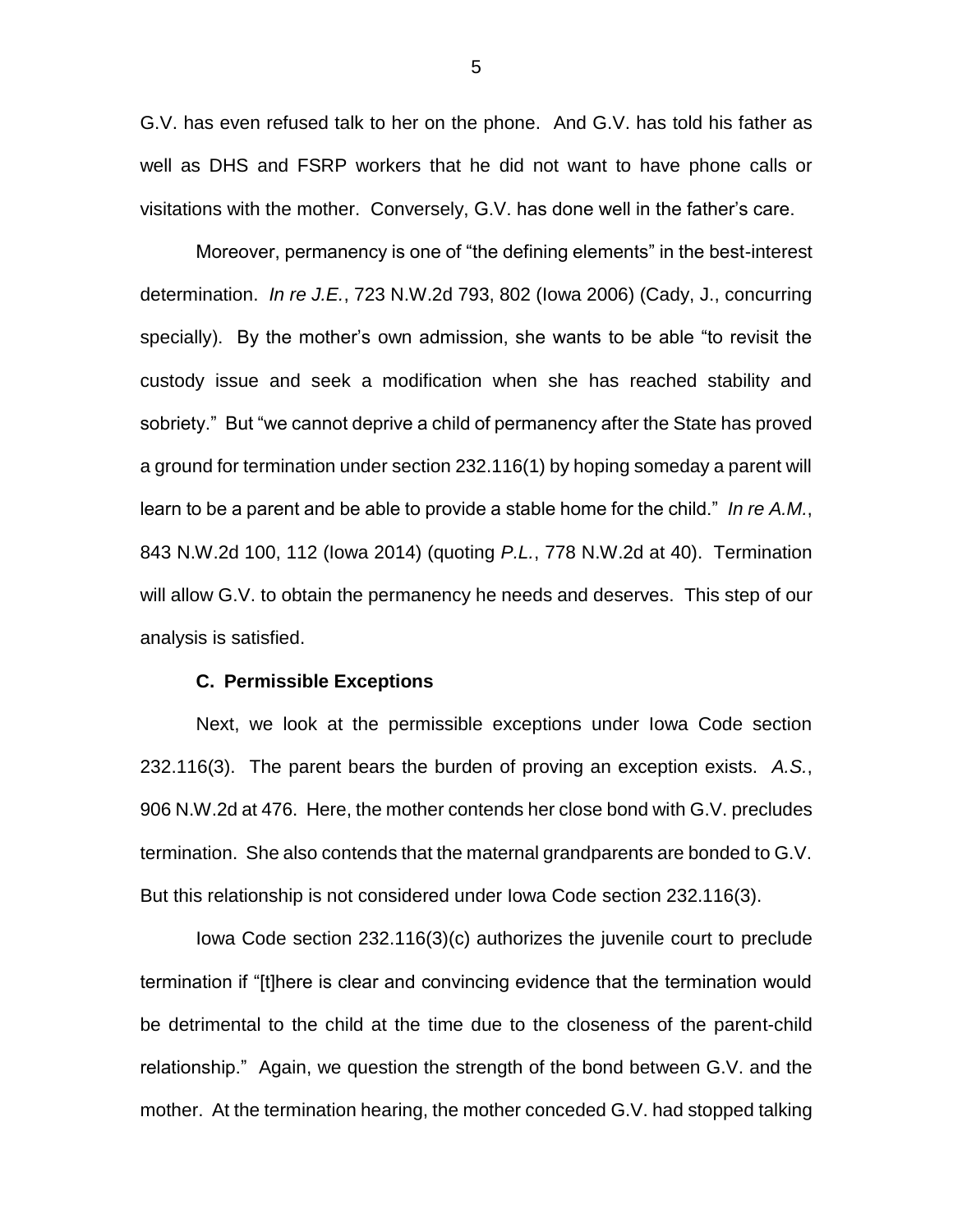to her. She said the issue began in April or May 2019—and has "gotten worse." So it seems G.V. has already begun to distance himself from the mother. We find no exception precludes termination.

### **D. Additional Claims**

Finally, the mother makes two additional claims: (1) the juvenile court failed to consider that the father obtained full legal custody of G.V. following the modification of their dissolution decree and (2) the State failed to make reasonable efforts toward reunification.

Because the modification of the dissolution decree is not part of our record, we may not consider it. *See Keith*, 513 N.W.2d at 771. Therefore, we decline to address that claim.

We turn to the reasonable-efforts claim. The mother contends she had difficulty communicating with DHS and FSRP workers, she did not receive requested additional services, and the father was not supportive and cooperative in the reunification process. But the State counters that, because the mother never requested additional services, error has not been preserved. We agree.

The State is required "to 'make every reasonable effort' to reunify the family as quickly as possible, consistent with the best interests of the children." *In re S.H.*, No. 15-1939, 2016 WL 757421, at \*4 (Iowa Ct. App. Feb. 24, 2016) *(*quoting Iowa Code § 232.102(7) (2016)); *see* Iowa Code § 232.102(9) (2019). "[P]arents have a responsibility to object when they claim the nature or extent of services is inadequate" and such objection should be made early in the process. *In re L.M.*, 904 N.W.2d 835, 839–40 (Iowa 2017). "[I]f a parent fails to request other services at the proper time, the parent waives the issue." *Id.* at 840 (quoting *In re C.H.*, 652